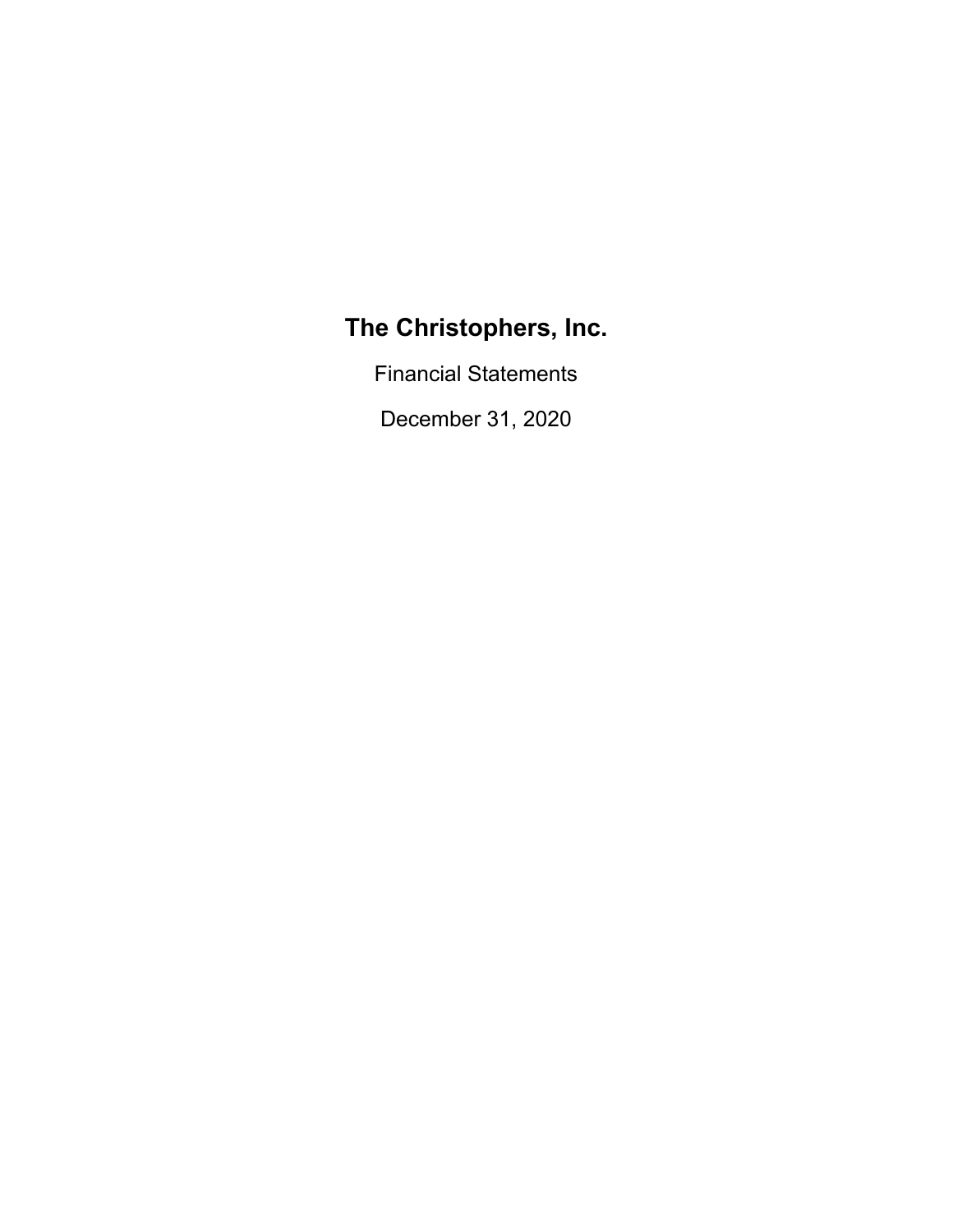

# **Independent Auditors' Report**

#### **Board of Directors The Christophers, Inc.**

We have audited the accompanying financial statements of The Christophers, Inc., which comprise the statement of financial position as of December 31, 2020, and the related statements of activities, functional expense and cash flows for the year then ended, and the related notes to the financial statements.

# *Management's Responsibility for the Financial Statements*

Management is responsible for the preparation and fair presentation of these financial statements in accordance with accounting principles generally accepted in the United States of America; this includes the design, implementation, and maintenance of internal control relevant to the preparation and fair presentation of financial statements that are free from material misstatement, whether due to fraud or error.

#### *Auditors' Responsibility*

Our responsibility is to express an opinion on these financial statements based on our audit. We conducted our audit in accordance with auditing standards generally accepted in the United States of America. Those standards require that we plan and perform the audit to obtain reasonable assurance about whether the financial statements are free from material misstatement.

An audit involves performing procedures to obtain audit evidence about the amounts and disclosures in the financial statements. The procedures selected depend on the auditors' judgment, including the assessment of the risks of material misstatement of the financial statements, whether due to fraud or error. In making those risk assessments, the auditor considers internal control relevant to the entity's preparation and fair presentation of the financial statements in order to design audit procedures that are appropriate in the circumstances, but not for the purpose of expressing an opinion on the effectiveness of the entity's internal control. Accordingly, we express no such opinion. An audit also includes evaluating the appropriateness of accounting policies used and the reasonableness of significant accounting estimates made by management, as well as evaluating the overall presentation of the financial statements.

We believe that the audit evidence we have obtained is sufficient and appropriate to provide a basis for our audit opinion.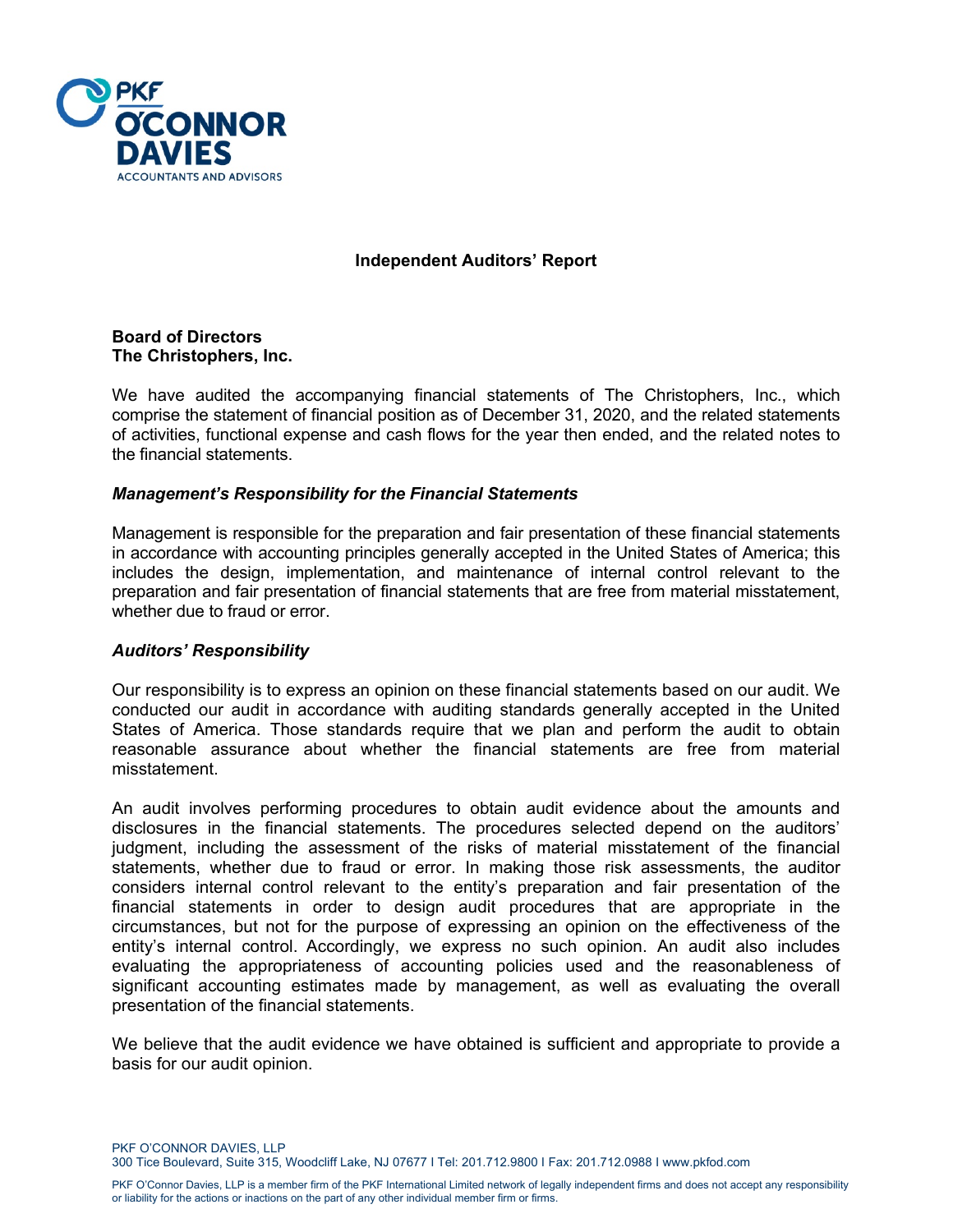**Board of Directors The Christophers, Inc.**  Page 2

# *Opinion*

In our opinion, the financial statements referred to above present fairly, in all material respects, the financial position of The Christophers, Inc. as of December 31, 2020, and the changes in its net assets and its cash flows for the year then ended in accordance with accounting principles generally accepted in the United States of America.

#### *Report on Summarized Comparative Information*

We have previously audited The Christophers, Inc.'s December 31, 2019 financial statements, and we expressed an unmodified audit opinion on those audited financial statements in our report dated November 11, 2020. In our opinion, the summarized comparative information presented herein as of and for the year ended December 31, 2019, is consistent, in all material respects, with the audited financial statements from which it has been derived.

PKF O'Connor Davies, LLP

Woodcliff Lake, NJ December 8, 2021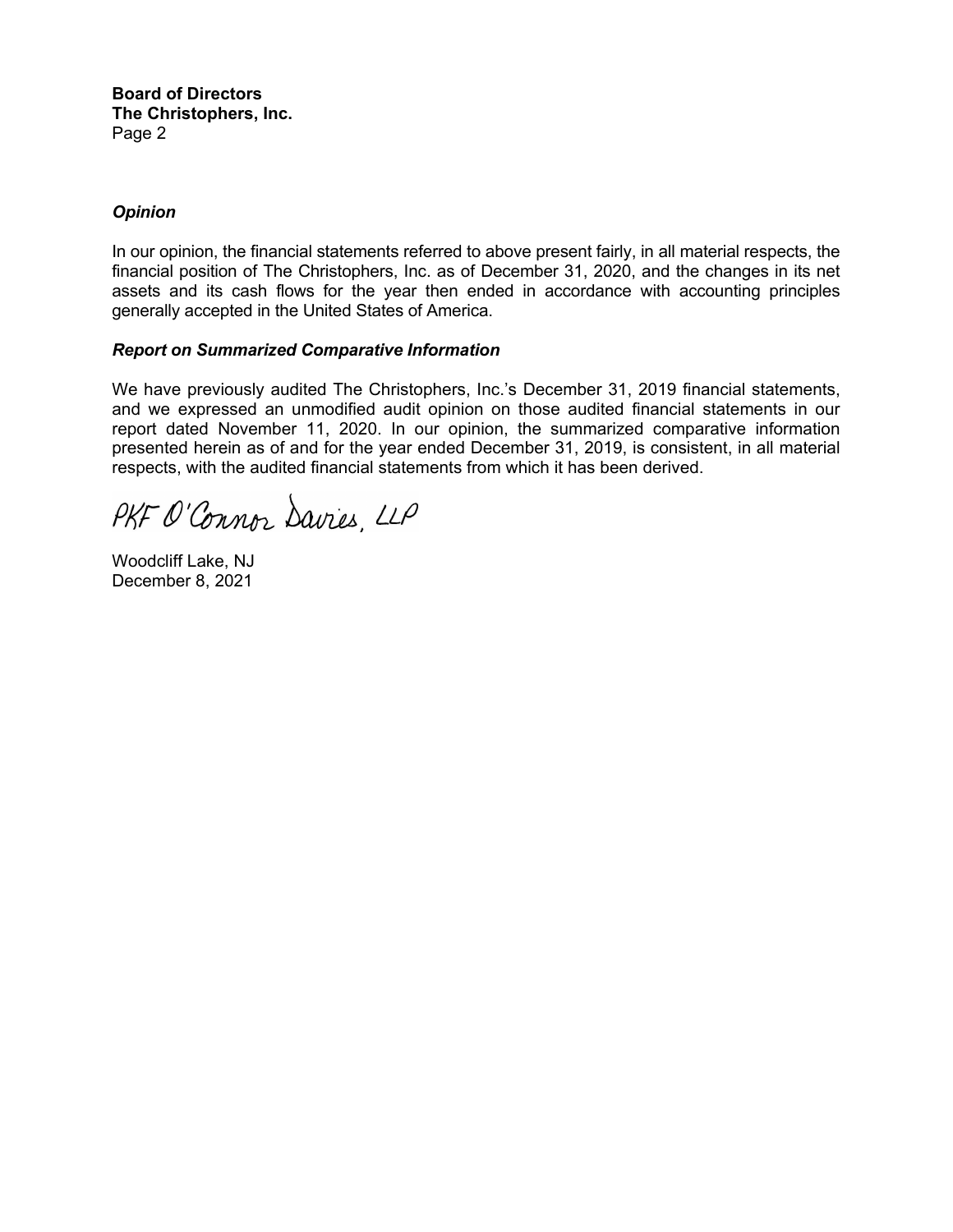# Statement of Financial Position December 31, 2020 (with comparative amounts at December 31, 2019)

|                                                                                                            | 2020                             | 2019                             |  |
|------------------------------------------------------------------------------------------------------------|----------------------------------|----------------------------------|--|
| <b>ASSETS</b>                                                                                              |                                  |                                  |  |
| Cash                                                                                                       | \$<br>54,755                     | \$<br>68,182                     |  |
| Contributions receivable, net                                                                              | 147,341                          | 90,388                           |  |
| Investments                                                                                                | 5,667,047                        | 5,626,413                        |  |
| Security deposit                                                                                           | 41,900                           | 39,900                           |  |
| Restricted beneficial interest in a trust                                                                  | 54,343                           | 55,566                           |  |
| Property and equipment, net                                                                                | 6,263                            | 10,021                           |  |
| Deferred lease costs, net                                                                                  | 108,208                          | 133,179                          |  |
| Other assets                                                                                               | 24,885                           | 29,688                           |  |
|                                                                                                            | \$6,104,742                      | 6,053,337<br>SS.                 |  |
| <b>LIABILITIES AND NET ASSETS</b><br>Liabilities<br>Accounts payable and accrued expenses<br>Deferred rent | \$<br>299,803<br>92,011          | \$<br>224,583<br>85,862          |  |
| <b>Total Liabilities</b>                                                                                   | 391,814                          | 310,445                          |  |
| <b>Net Assets</b>                                                                                          |                                  |                                  |  |
| Without donor restrictions<br>With donor restrictions<br><b>Total Net Assets</b>                           | 5,658,585<br>54,343<br>5,712,928 | 5,687,326<br>55,566<br>5,742,892 |  |
|                                                                                                            | 6,104,742<br>\$                  | 6,053,337<br>\$                  |  |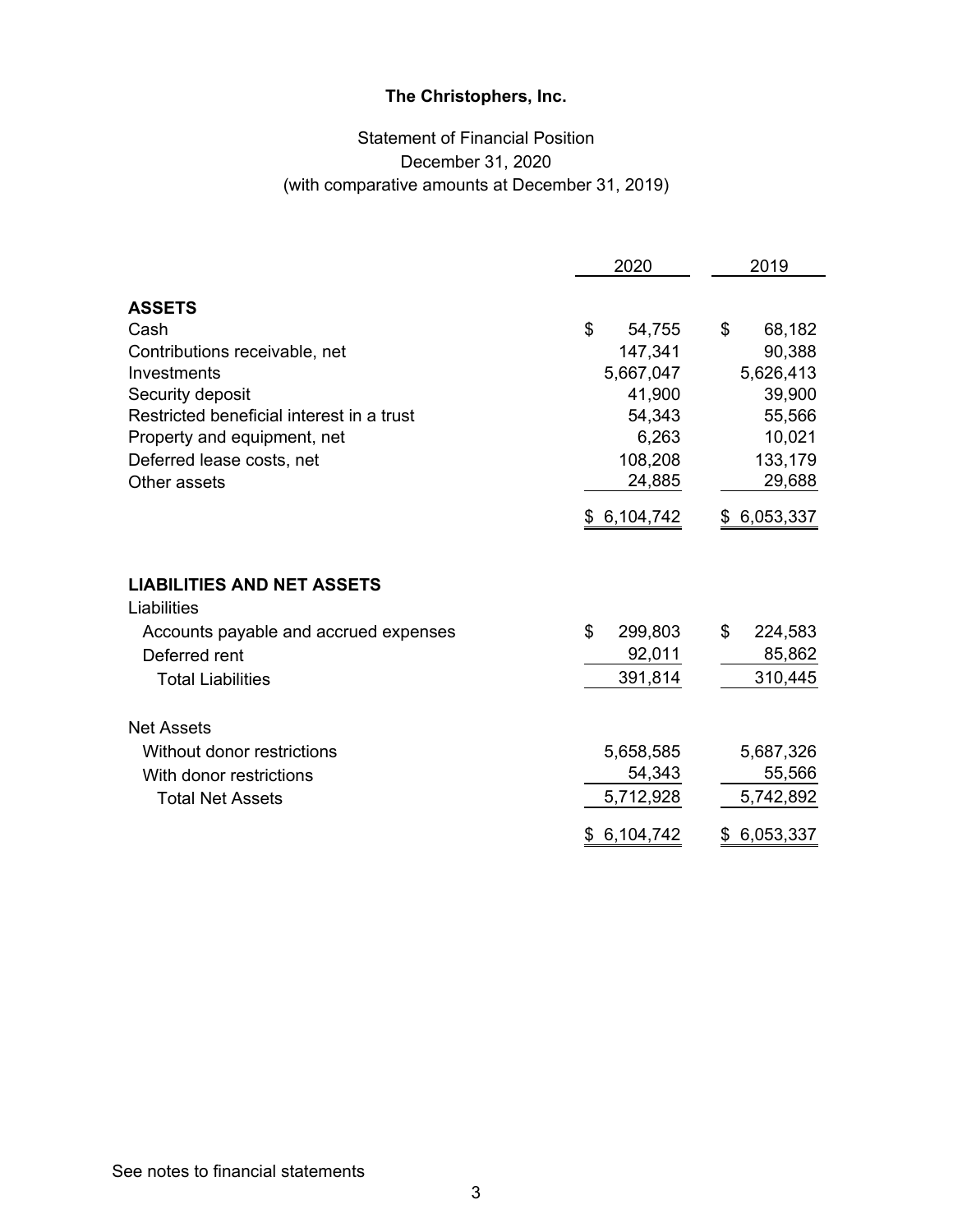### Statement of Activities Year Ended December 31, 2020 (with summarized totals for the year ended December 31, 2019)

|                                         | Without<br>Donor |                     | With<br>Donor |              | Total |           |    |            |
|-----------------------------------------|------------------|---------------------|---------------|--------------|-------|-----------|----|------------|
|                                         |                  | <b>Restrictions</b> |               | Restrictions |       | 2020      |    | 2019       |
| <b>SUPPORT</b>                          |                  |                     |               |              |       |           |    |            |
| Contributions and gifts                 | \$               | 511,239             | \$            |              | \$    | 511,239   | \$ | 531,414    |
| Grant from government agency            |                  | 139,347             |               |              |       | 139,347   |    |            |
| In-kind contributions                   |                  |                     |               |              |       |           |    | 39,000     |
| Legacies and bequests                   |                  | 271,380             |               |              |       | 271,380   |    | 162,506    |
| Foundations                             |                  |                     |               |              |       |           |    | 12,000     |
| <b>Total Support</b>                    |                  | 921,966             |               |              |       | 921,966   |    | 744,920    |
| <b>REVENUE</b>                          |                  |                     |               |              |       |           |    |            |
| Books, calendars, news notes and other  |                  | 51,060              |               |              |       | 51,060    |    | 54,751     |
| Dividend and interest income, net       |                  | 65,764              |               |              |       | 65,764    |    | 94,139     |
| Gain on investments                     |                  | 549,971             |               |              |       | 549,971   |    | 626,708    |
| <b>Total Revenue</b>                    |                  | 666,795             |               |              |       | 666,795   |    | 775,598    |
| <b>Total Support and Revenue</b>        |                  | 1,588,761           |               |              |       | 1,588,761 |    | 1,520,518  |
| <b>EXPENSES</b>                         |                  |                     |               |              |       |           |    |            |
| Program services                        |                  | 1,387,491           |               |              |       | 1,387,491 |    | 1,454,312  |
| Management and general                  |                  | 160,130             |               |              |       | 160,130   |    | 151,684    |
| Fundraising                             |                  | 69,881              |               |              |       | 69,881    |    | 60,047     |
| <b>Total Operating Expenses</b>         |                  | 1,617,502           |               |              |       | 1,617,502 |    | 1,666,043  |
| Change in Net Assets Before Change in   |                  |                     |               |              |       |           |    |            |
| <b>Beneficial Interests in Trust</b>    |                  | (28, 741)           |               |              |       | (28, 741) |    | (145, 525) |
| Change in beneficial interests in trust |                  |                     |               | (1,223)      |       | (1, 223)  |    | (3, 592)   |
| Change in Net Assets                    |                  | (28, 741)           |               | (1, 223)     |       | (29, 964) |    | (149, 117) |
| <b>NET ASSETS</b>                       |                  |                     |               |              |       |           |    |            |
| Beginning of year                       |                  | 5,687,326           |               | 55,566       |       | 5,742,892 |    | 5,892,009  |
| End of year                             |                  | 5,658,585           | \$            | 54,343       | \$    | 5,712,928 | \$ | 5,742,892  |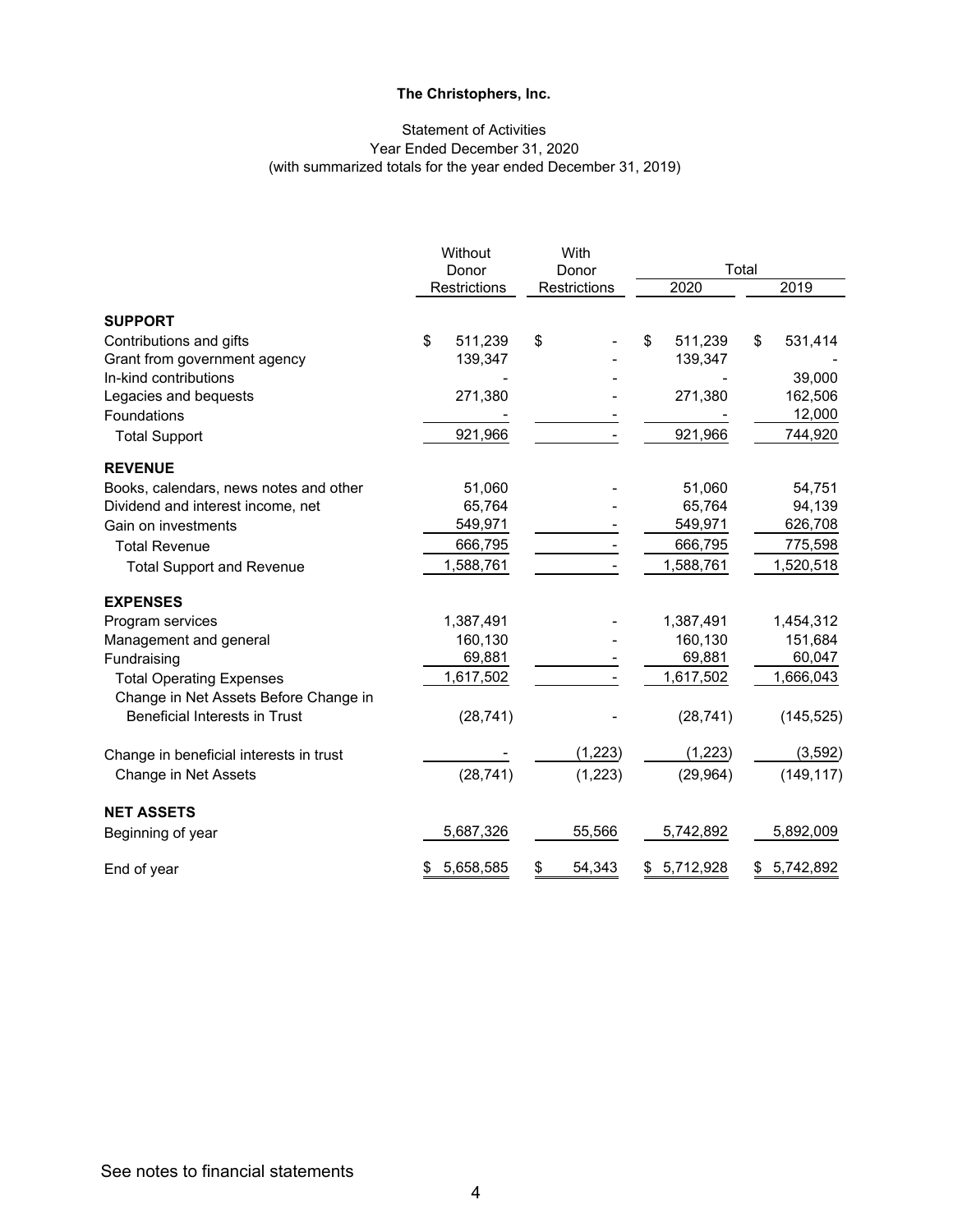#### Statement of Functional Expenses Year Ended December 31, 2020 (with summarized totals for the year ended December 31, 2019)

|                                            |                             |              |              | <b>Program Services</b>        |                            |                          |                 |                           | <b>Supporting Services</b> |              |               | Total         |
|--------------------------------------------|-----------------------------|--------------|--------------|--------------------------------|----------------------------|--------------------------|-----------------|---------------------------|----------------------------|--------------|---------------|---------------|
|                                            | Inspirational<br>Literature | Media        | Awards       | Youth and<br><b>Ministries</b> | Leadership<br>and Seminars | <b>Bequest</b>           | Total           | Management<br>and General | Fundraising                | Total        | 2020          | 2019          |
| <b>Salaries</b>                            | 135,376<br>\$               | 78,221<br>\$ | 125,561<br>S | \$101,967                      | 61,014<br>\$               | 31,320<br>S              | 533,459<br>- \$ | 32,712<br>\$              | 6,812<br>-\$               | 39.524<br>-S | 572,983<br>\$ | 620,797<br>\$ |
| Fringe benefits                            | 19,518                      | 10,745       | 16,527       | 10,237                         | 7,888                      | 2,368                    | 67,283          | 10,098                    | 323                        | 10,421       | 77,704        | 90,813        |
| Payroll taxes                              | 10,827                      | 6,333        | 10,083       | 8,268                          | 4,930                      | 2,494                    | 42,935          | 3,051                     | 555                        | 3,606        | 46,541        | 40,754        |
| Pension expense                            | 11,131                      | 5,921        | 9,959        | 5,853                          | 4,159                      | 2,299                    | 39,322          | 30,007                    | 314                        | 30,321       | 69,643        | 70,797        |
| <b>Total Salaries and Related Expenses</b> | 176,852                     | 101,220      | 162,130      | 126,325                        | 77,991                     | 38,481                   | 682,999         | 75,868                    | 8,004                      | 83,872       | 766,871       | 823,161       |
| In-kind contributions                      | $\overline{\phantom{a}}$    |              |              |                                |                            |                          |                 |                           |                            |              |               | 39,000        |
| Computer systems and service               | 6,839                       | 6,381        | 4,934        | 5,024                          | 6,390                      | 5,629                    | 35,197          | 10,437                    | 2,462                      | 12,899       | 48,096        | 57,919        |
| Equipment rental and maintenance           | 1,025                       | 569          | 1,025        | 569                            | 968                        | 683                      | 4,839           | 570                       | 285                        | 855          | 5,694         | 4,318         |
| General insurance                          | 2,123                       | 1,165        | 2,123        | 3,491                          | 2,003                      | 1,405                    | 12,310          | 2,050                     | 599                        | 2,649        | 14,959        | 13,043        |
| Marketing and public relations             | 3,816                       | 1,478        | 1,478        | 1,478                          | 1,478                      | 1,478                    | 11,206          | 445                       | 448                        | 893          | 12,099        | 26,455        |
| Meals entertainment and travel             | 2,090                       | 2,090        | 2,090        | 2,090                          | 2,889                      | 1,792                    | 13,041          | 1,455                     | 714                        | 2,169        | 15,210        | 12,541        |
| Media recording and production             | 312                         | 14,564       | 62           | 17                             | 17                         | 17                       | 14,989          | 18                        | 130                        | 148          | 15,137        | 23,923        |
| <b>Bad debt</b>                            |                             |              |              |                                |                            | 80,000                   | 80,000          |                           | $\overline{\phantom{a}}$   |              | 80,000        |               |
| Miscellaneous expense                      | 1,999                       | 776          | 776          | 776                            | 776                        | 776                      | 5,879           | 3,256                     | 776                        | 4,032        | 9,911         | 6,108         |
| Occupancy                                  | 31,763                      | 17,646       | 31,763       | 17,646                         | 29,999                     | 21,176                   | 149,993         | 17,648                    | 8,823                      | 26,471       | 176,464       | 121,817       |
| Outside mailing services and list rentals  | 22,213                      | 47           | 912          | 43                             | 43                         | 43                       | 23,301          | 43                        | 12,223                     | 12,266       | 35,567        | 30,502        |
| Printing and publications                  | 84,249                      | 275          | 639          | 275                            | 275                        | 275                      | 85,988          | 275                       | 12,820                     | 13,095       | 99,083        | 79,720        |
| Prizes and donations                       |                             |              | 6,250        |                                |                            | $\overline{\phantom{a}}$ | 6,250           |                           |                            |              | 6,250         | 8,304         |
| Professional fees                          | 11,800                      | 26,550       | 5,900        | 1,770                          | 10,030                     |                          | 56,050          | 38,658                    |                            | 38,658       | 94.708        | 144,184       |
| Shipping and postage                       | 44,464                      | 4,806        | 5,128        | 3,768                          | 3,769                      | 3,768                    | 65,703          | 4,149                     | 15,816                     | 19,965       | 85,668        | 82,790        |
| Supplies                                   | 3,409                       | 817          | 14,807       | 836                            | 873                        | 753                      | 21,495          | 668                       | 451                        | 1,119        | 22,614        | 26,228        |
| Telephone                                  | 843                         | 843          | 843          | 843                            | 843                        | 843                      | 5,058           | 843                       | 843                        | 1,686        | 6,744         | 7,300         |
| Program consultants and contributors       | 44,634                      | 6,613        | 20,263       | 8,087                          | 6,613                      | 2,563                    | 88,773          | 875                       | 4,050                      | 4,925        | 93,698        | 78,870        |
| <b>Total Expenses Before Depreciation</b>  |                             |              |              |                                |                            |                          |                 |                           |                            |              |               |               |
| and Amortization                           | 438.431                     | 185,840      | 261,123      | 173,038                        | 144,957                    | 159,682                  | 1,363,071       | 157,258                   | 68,444                     | 225,702      | 1,588,773     | 1,586,183     |
| Amortization of deferred lease cost        | 4,495                       | 2,497        | 4,495        | 2,497                          | 4,245                      | 2,997                    | 21,226          | 2,496                     | 1,249                      | 3,745        | 24,971        | 76,102        |
| Depreciation                               | 676                         | 376          | 676          | 376                            | 639                        | 451                      | 3,194           | 376                       | 188                        | 564          | 3,758         | 3,758         |
| <b>Total Expenses</b>                      | 443,602<br>\$.              | \$188,713    | \$ 266,294   | \$175,911                      | 149,841<br>\$              | \$163,130                | \$1,387,491     | 160,130<br>\$             | 69,881<br>\$               | \$230,011    | \$1,617,502   | \$1,666,043   |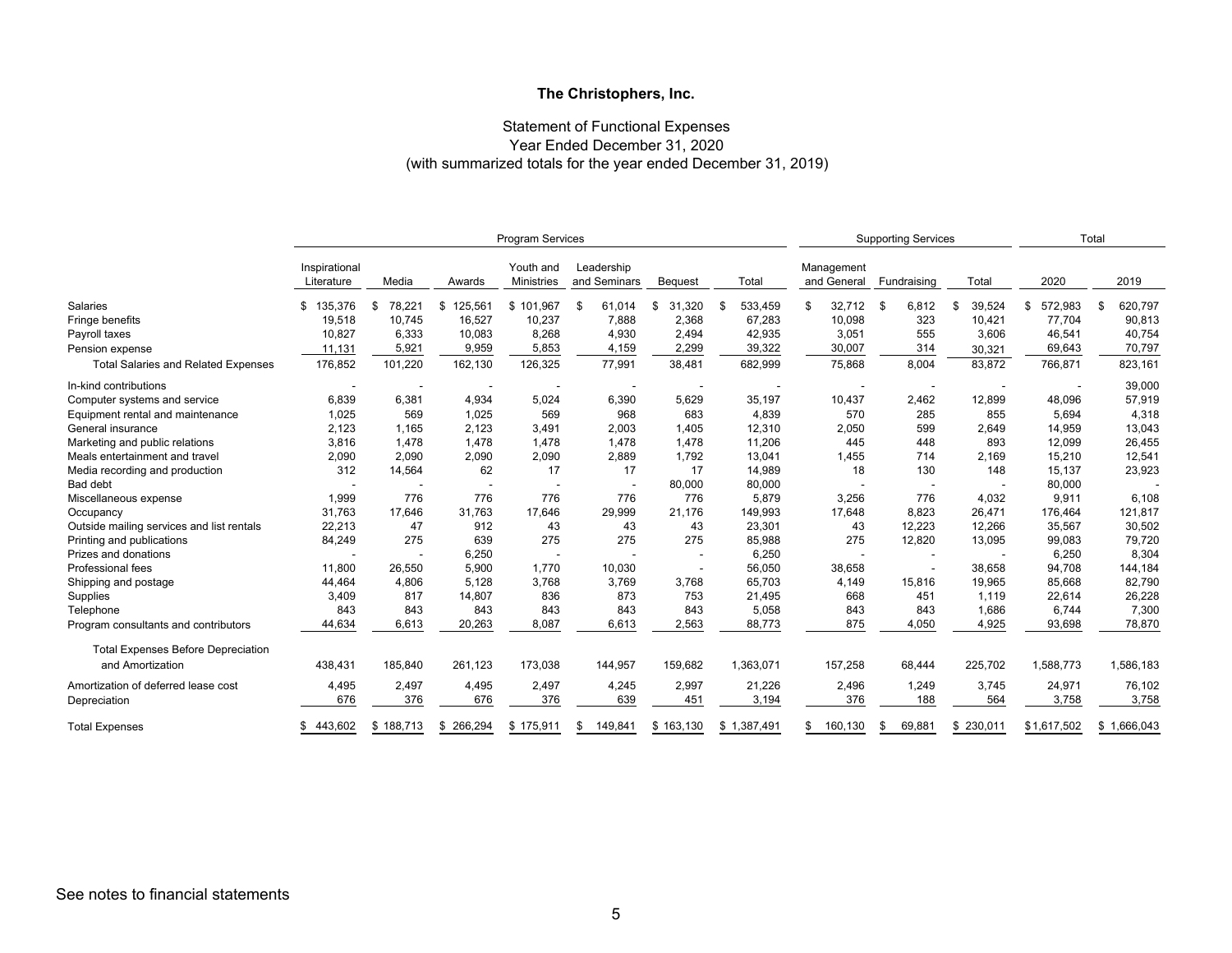# Statement of Cash Flows

Year Ended December 31, 2020

(with comparative amounts for the year ended December 31, 2019)

|                                                | 2020            | 2019             |
|------------------------------------------------|-----------------|------------------|
|                                                |                 |                  |
| <b>CASH FLOWS FROM OPERATING ACTIVITIES</b>    |                 |                  |
| Change in net assets                           | \$<br>(29, 964) | \$<br>(149, 117) |
| Adjustments to reconcile change in net assets  |                 |                  |
| to net cash from operating activities          |                 |                  |
| Net realized and unrealized gain on investment | (549, 971)      | (626, 708)       |
| Net change in beneficial interests in trust    | 1,223           | 3,592            |
| Depreciation                                   | 3,758           | 3,758            |
| Bad debt expense                               | 80,000          |                  |
| Amortization of deferred lease costs           | 24,971          | 76,102           |
| Amortization of deferred rent                  | 6,149           | (44, 121)        |
| Changes in operating assets and liabilities    |                 |                  |
| Contributions receivable                       | (136, 953)      | 115,965          |
| Security deposit                               | (2,000)         |                  |
| Other assets                                   | 4,803           | 1,761            |
| Accounts payable and accrued expenses          | 75,220          | 59,134           |
| Net Cash from Operating Activities             | (522, 764)      | (559, 634)       |
| <b>CASH FLOWS FROM INVESTING ACTIVITIES</b>    |                 |                  |
| Purchases of investments                       | (116, 404)      | (152, 379)       |
| Proceeds from sale of investments              | 625,741         | 704,011          |
| Net Cash from Investing Activities             | 509,337         | 551,632          |
|                                                |                 |                  |
| Net Change in Cash                             | (13, 427)       | (8,002)          |
| <b>CASH</b>                                    |                 |                  |
| Beginning of Year                              | 68,182          | 76,184           |
| End of Year                                    | \$<br>54,755    | \$<br>68,182     |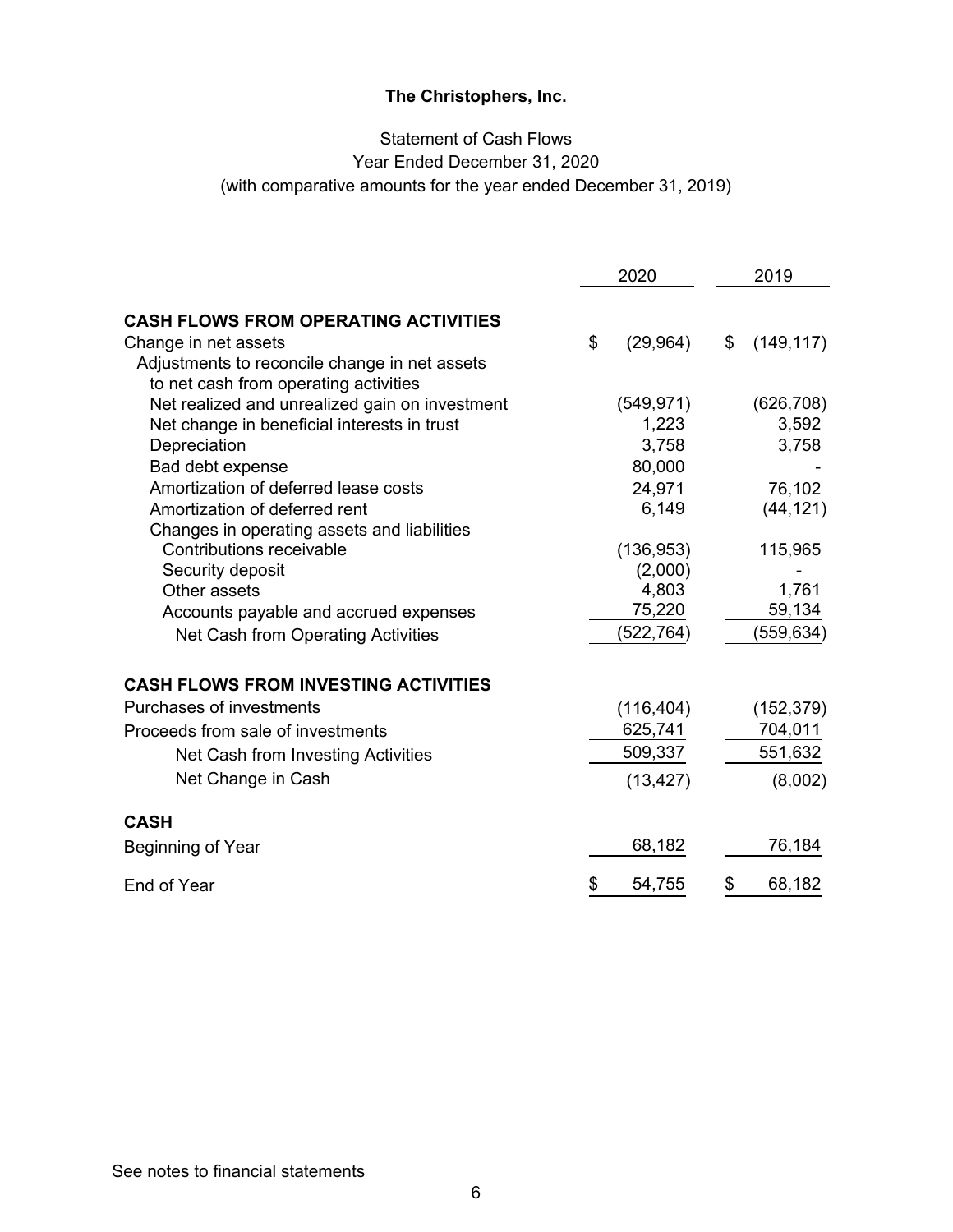Notes to Financial Statements December 31, 2020 and 2019

#### **1. Organization**

The Christophers, Inc. (the "Christophers") is a New York not-for-profit membership corporation. The objective of the Christophers is to enlist the services of all persons of goodwill to show personal responsibility by word and action for the promotion of humanistic ideals, which are congruent with the Judeo-Christian tradition. This objective is achieved primarily through the use of mass media.

The Christophers is exempt from income tax under Section  $501(c)(3)$  of the Internal Revenue Code, under a group exemption covering all agencies and instrumentalities and all educational, charitable and religious institutions operated in connection with The Roman Catholic Church in the United States, its territories and possessions. The Christophers has been classified as an organization that is not a private foundation. Accordingly, all contributions to the Christophers are fully deductible to the extent permitted under Internal Revenue Service regulations.

# **2. Summary of Significant Accounting Policies**

# *Basis of Presentation and Use of Management Estimates*

The accompanying financial statements have been prepared in accordance with accounting principles generally accepted in the United States of America ("U.S. GAAP"), which requires management to make estimates and assumptions that affect the reported amounts of assets and liabilities and disclosure of contingent assets and liabilities at the date of the financial statements and the reported amounts of revenues and expenses during the reporting period. Accordingly, actual results could differ from those estimates.

#### *Adoption of New U.S. GAAP Revenue Recognition*

Effective January 1, 2019, the Christophers adopted new U.S. GAAP revenue recognition guidance for the sale of books, calendars and new notes. This guidance provides a single comprehensive model for entities to use in accounting for revenue arising from contracts with customers. The core principle of the new guidance is that an entity should recognize revenue from the transfer of promised goods or services to customers in an amount that reflects the consideration the entity expects to receive for those promised goods or services to customers. As permitted by the new framework, the Christophers elected not to adjust the promised amount of consideration for the effects of a significant financing component as all revenue is collected within one year or less. The Christophers adopted this guidance on a modified retrospective basis. Adoption of the ASU had no impact on the Christophers financial statements.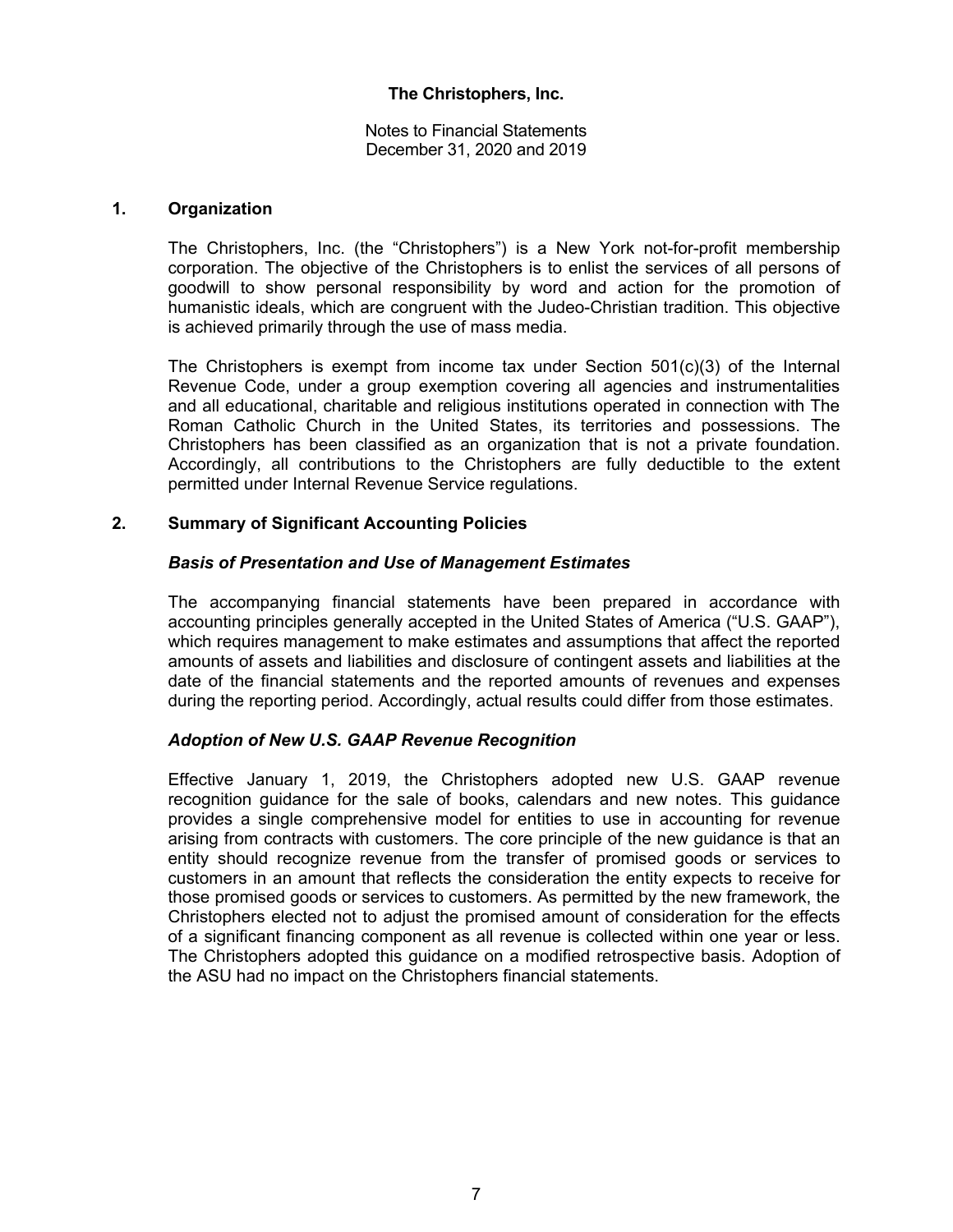Notes to Financial Statements December 31, 2020 and 2019

# **2. Summary of Significant Accounting Policies** *(continued)*

### *Contributions and Net Assets Presentation*

Contributions received are recorded as without or with donor restricted support, depending on the existence or nature of any donor restrictions. All contributions are considered to be available for general use unless specifically restricted by the donor. Amounts received that are designated for future periods or restricted by the donor for specific purposes are reported as donor restricted support that increases that net asset class. If a restriction is fulfilled in the same time period in which the contribution is received, the Christophers reports the contribution as without donor restrictions.

Net assets, revenues, gains and losses are classified based on the existence or absence of donor-imposed restrictions. Accordingly, the net assets of the Christophers and changes therein are classified and reported as follows:

- Without donor restrictions net assets not subject to donor-imposed stipulations, and therefore are expendable for operating purposes.
- With donor restrictions net assets subject to donor-imposed stipulations that would be met by actions of the Christophers and/or by the passage of time or net assets to be maintained permanently by the Christophers. Generally, the donors of these net assets permit the Christophers to use all or part of the income earned on related investments for general or donor-specified purposes.

#### *Revenue Recognition*

The Christophers recognizes contributions when they are received and unconditionally contributed and reports this support as with or without donor restriction according to donor stipulations that may limit the use of these assets due to time or purpose restrictions. When a donor restriction expires or is otherwise satisfied, net assets with donor restrictions are reclassified to net assets without donor restrictions and reported in the statement of activities as net assets released from restriction.

Sales of books, calendars, news notes, and other items are recognized in accordance with U.S. GAAP. Four basic criteria must be met before revenue can be recognized: (i) persuasive evidence of an arrangement exists; (ii) delivery has occurred; (iii) the fee is fixed and determinable; and (iv) collectability is reasonably assured. The Christophers recognizes revenues upon shipment of products or performance of services in which title and risk passes to customers. Sales and related cost of sales are recognized at a single point in time when the product is transferred to the customer in an amount that reflects the consideration the Christophers expects to be entitled in exchange for the product. Payment for these sales are received at the time of delivery.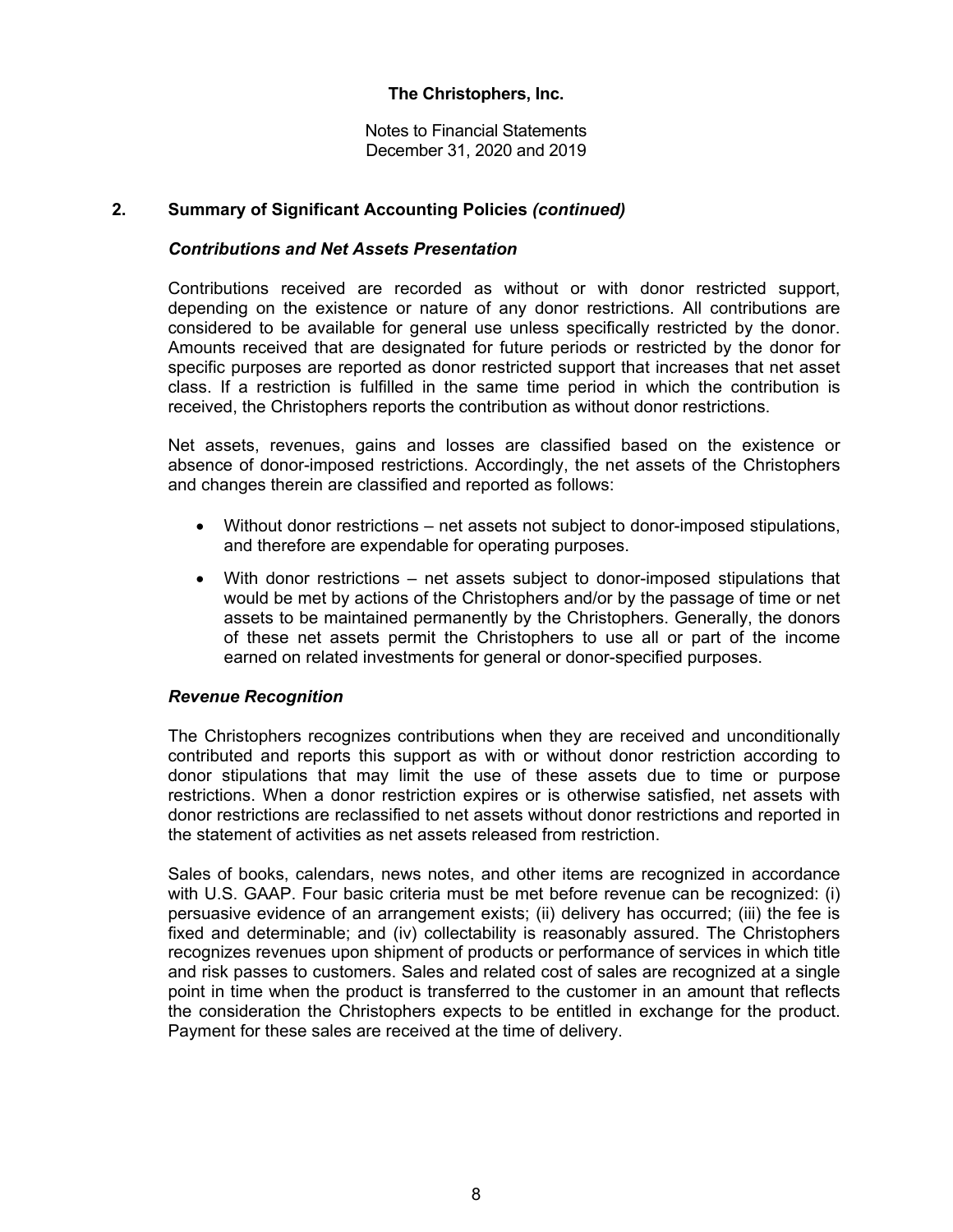Notes to Financial Statements December 31, 2020 and 2019

# **2. Summary of Significant Accounting Policies** *(continued)*

# *In-kind Contributions and Donated Services*

In-kind contributions are recorded as income and expenses at the time the items are received, which is also the time they are placed into service. Donated services are reported as income at their fair value if such services create value or would have been purchased if not provided by donation, require specialized skills, and are provided by individuals possessing such specialized skills. In-kind contributions amounted to \$39,000 for the year ended December 31 2019, and there were no in-kind contributions during the year ended December 31, 2020.

### *Contributions Receivable and Allowance for Uncollectible Receivables*

 Contributions receivable are stated at the amount management expects to collect from outstanding balances. Management provides for probable uncollectible amounts through a provision for bad debt expense and an adjustment to a valuation allowance based on its assessment of the current status of individual accounts. Balances that remain outstanding after management has used reasonable collection efforts are written off through a charge to the valuation allowance and a reduction in accounts receivable. At December 31, 2020 and 2019, the allowance for uncollectible receivables was \$80,000 and \$0. All receivables are expected to be collected within one year.

#### *Fair Value Measurements*

The Christophers follows U.S. GAAP guidance on Fair Value Measurements which defines fair value and establishes a fair value hierarchy organized into three levels based upon the input assumptions used in pricing assets. Level 1 inputs have the highest reliability and are related to assets with unadjusted quoted prices in active markets. Level 2 inputs relate to assets with other than quoted prices in active markets which may include quoted prices for similar assets or liabilities or other inputs which can be corroborated by observable market data. Level 3 inputs are unobservable inputs and are used to the extent that observable inputs do not exist.

#### *Investments Valuation and Investment Income Recognition*

Investments are stated at fair value. Purchases and sales of securities are recognized on a trade-date basis. Interest income is recognized on the accrual basis. Realized and unrealized gains and losses are included in the determination of the change in net assets.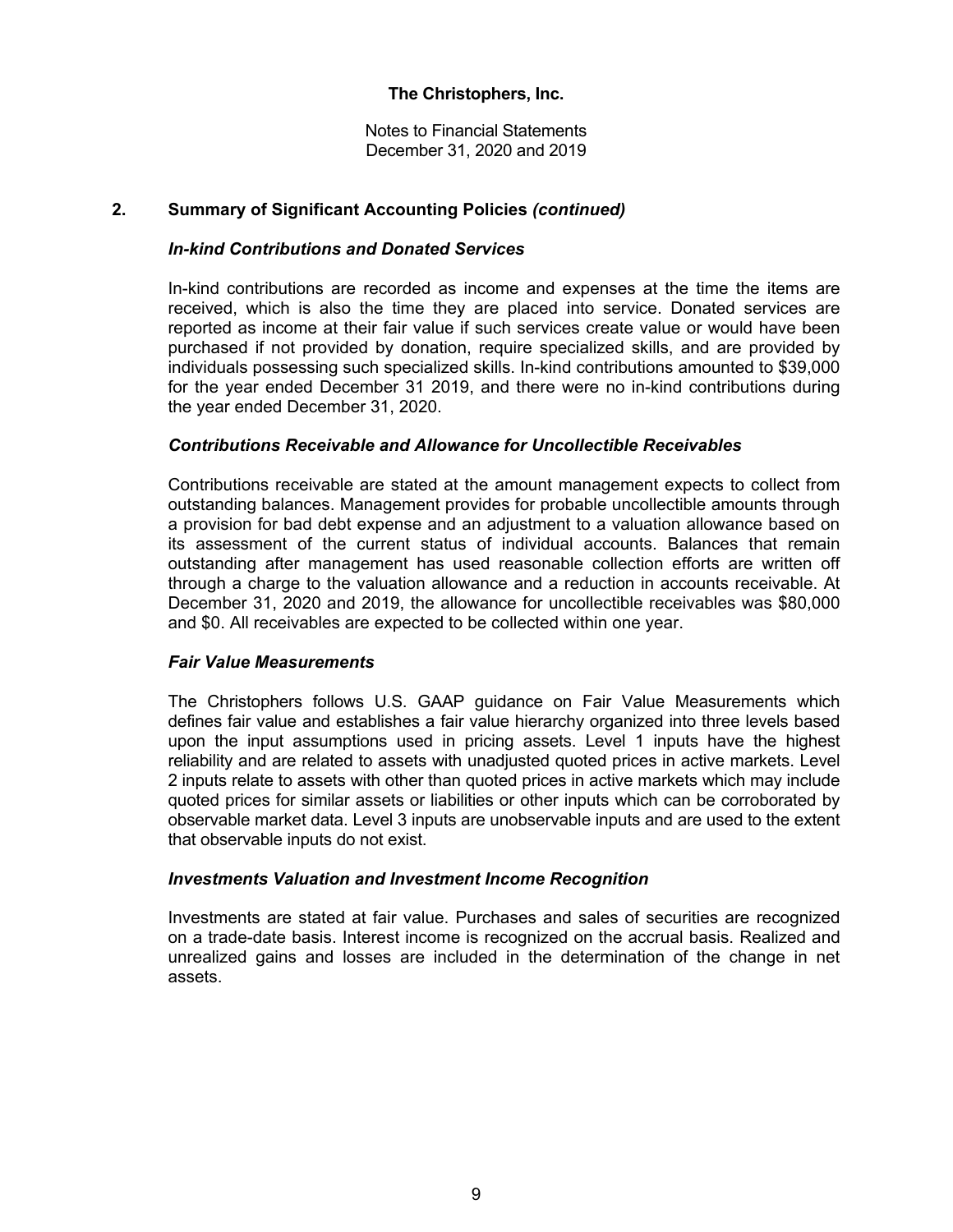Notes to Financial Statements December 31, 2020 and 2019

# **2. Summary of Significant Accounting Policies** *(continued)*

# *Property and Equipment*

Property and equipment is stated at cost, less accumulated depreciation. Depreciation is provided principally on the straight-line method over the estimated useful lives of assets. The Christophers capitalizes expenditures for property and equipment with a cost in excess of \$1,000. Capitalized leased assets are amortized on the straight-line method over the estimated useful life of the asset. Costs for repairs and maintenance are charged to expense as incurred. Leasehold improvements are amortized on the straightline method over the term of the lease or useful life, whichever is shorter.

# *Concentrations of Credit Risk*

Financial instruments which potentially subject the Christophers to concentrations of credit risk consist of money market accounts, contributions receivable and investment securities. The Christophers places its temporary cash and money market accounts with financial institutions and at times a portion of the funds may not be insured by the Federal Deposit Insurance Corporation.

At December 31, 2020, two gifts totaling \$136,591 comprised approximately 92% of total contributions receivable. For the year ended December 31, 2020, two bequests from one source totaling \$222,222 comprised approximately 24% of total support. These gifts have no restrictions on their use.

At December 31, 2019, one gift totaling \$80,000 comprised approximately 89% of total contributions receivable. This gift had no restrictions on its use.

#### *Allocation of Functional Expenses*

Expenses are charged directly to each program when incurred. Expenditures, which benefit multiple functions and are not easily identifiable to a particular function, are allocated to those several functions based on the relative attribution of employee efforts and/or in some instances based on the proportion of office space used.

#### *Accounting for Uncertainty in Income Taxes*

The Christophers recognizes the effect of income tax positions only if those positions are more likely than not to be sustained. Management has determined that the Christophers had no uncertain tax positions that would require financial statement recognition. The Christophers is no longer subject to examinations by the applicable taxing jurisdictions for periods prior to 2017.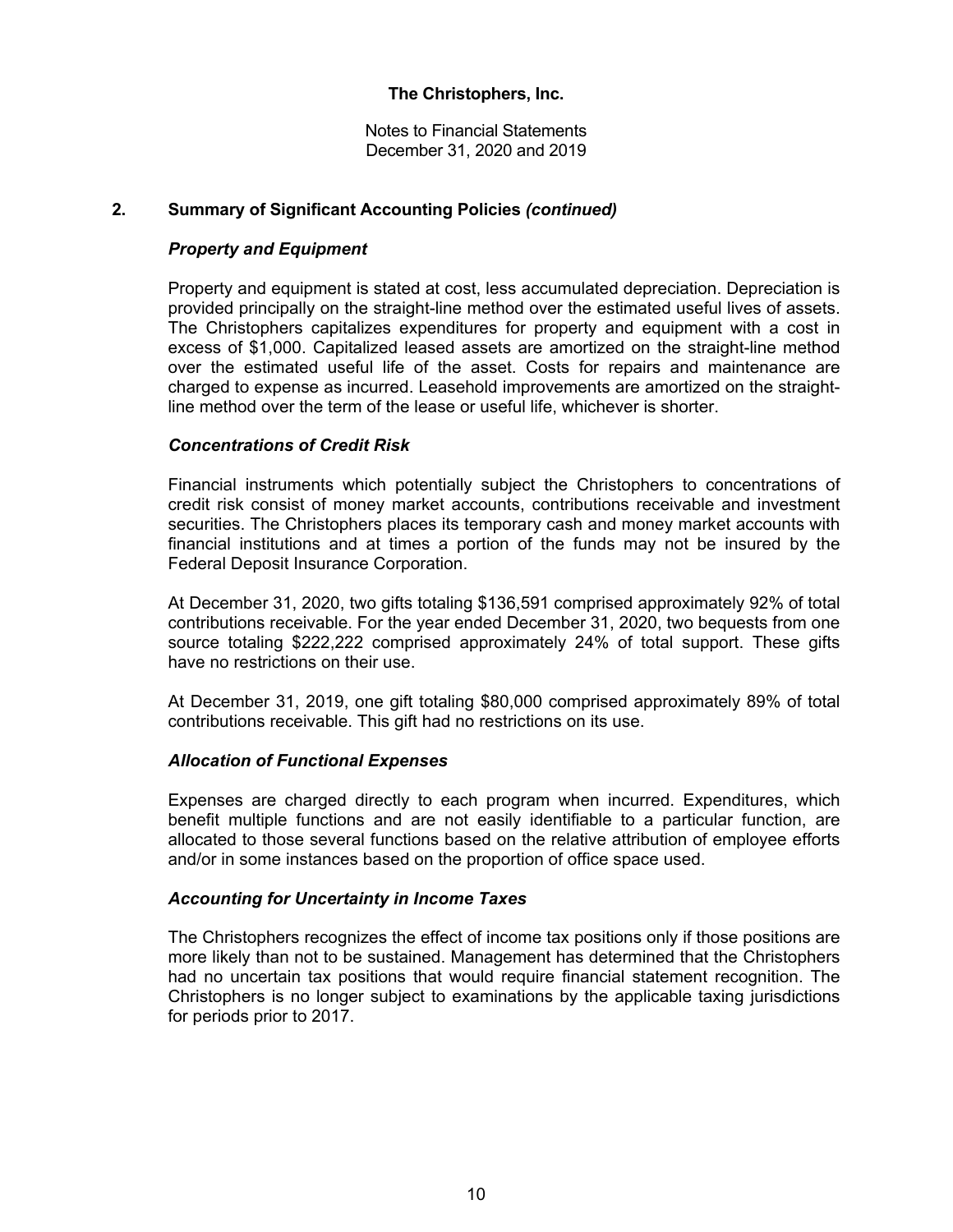Notes to Financial Statements December 31, 2020 and 2019

# **2. Summary of Significant Accounting Policies** *(continued)*

### *Prior-year Summarized Financial Information*

The financial statements include certain prior-year summarized comparative information in total but not by net asset class. Such information does not include sufficient detail to constitute a presentation in conformity with U.S. GAAP. Accordingly, such information should be read in conjunction with the Christophers' financial statements for the year ended December 31, 2019, from which the summarized information was derived.

#### *Deferred Rent*

Rent expense is amortized ratably over the lease term. Deferred rent represents the difference between the cash payments for the office lease and the amounts expensed in the financial statements which, pursuant to U.S. GAAP is computed on a straight-line basis over the lease term.

#### *Deferred Lease Costs*

Deferred lease costs represent lease modification costs incurred in connection with the extension of the Christophers' office lease, which is being amortized on a straight-line basis over the lease term.

#### *Subsequent Events Evaluation by Management*

Management has evaluated subsequent events for disclosure and/or recognition in the financial statements through the date that the financial statements were available to be issued, which date is December 8, 2021.

# **3. Liquidity and Availability**

The Christophers monitors the availability of resources to meet its operating needs and contractual commitments, while also striving to maximize the investment of its available funds. For purposes of analyzing resources available to meet general expenditures related to its ongoing mission related activities, as well as services undertaken to support these activities, to be general expenditures.

Financial assets available for general expenditures within one year of December 31, are as follows:

|                                                             | 2020                           | 2019                          |
|-------------------------------------------------------------|--------------------------------|-------------------------------|
| Cash<br>Contributions receivable, net<br><b>Investments</b> | 54,755<br>147,341<br>5,667,047 | 68,182<br>90,388<br>5,626,413 |
|                                                             | \$5,869,143                    | \$5,784,983                   |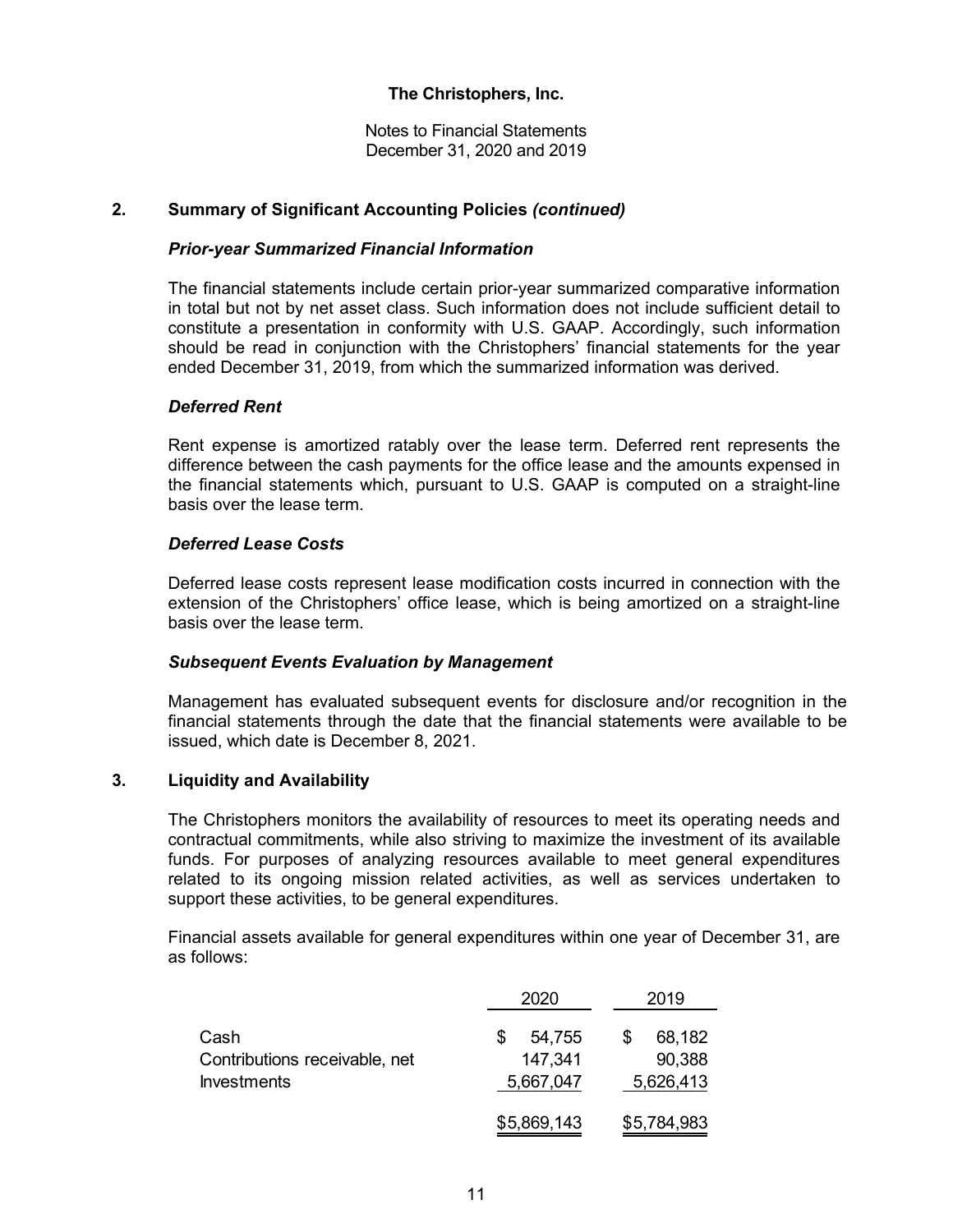Notes to Financial Statements December 31, 2020 and 2019

# **3. Liquidity and Availability** *(continued)*

The Organization manages its financial assets to be available as its operating expenditures, liabilities and other obligations come due.

### **4. Investments and Fair Value Measurements**

The following are the major categories of financial instruments measured at fair value based on inputs at December 31:

|                                  | 2020 |                                    |    |               |    |               |                |
|----------------------------------|------|------------------------------------|----|---------------|----|---------------|----------------|
|                                  |      | Quoted                             |    |               |    |               |                |
|                                  |      | Prices in Active Significant Other |    |               |    | Significant   |                |
|                                  |      | Markets for                        |    | Observable    |    | Unobservable  |                |
|                                  |      | <b>Identical Assets</b>            |    | <b>Inputs</b> |    | <b>Inputs</b> |                |
|                                  |      | (Level 1)                          |    | (Level 2)     |    | (Level 3)     | Total          |
| Money market investments         | S    | 562,606                            | \$ |               | \$ |               | 562,606<br>\$. |
| Investments in common stock      |      | 2,575,259                          |    |               |    |               | 2,575,259      |
| Mutual funds                     |      | 980,193                            |    |               |    |               | 980.193        |
| Government and agency bonds      |      |                                    |    | 943,412       |    |               | 943.412        |
| Corporate bonds                  |      |                                    |    | 596,372       |    |               | 596,372        |
| Beneficial interest in trust     |      |                                    |    |               |    | 54,343        | 54,343         |
| <b>Total at Fair Value</b>       |      | 4,118,058                          | \$ | 1,539,784     | S  | 54,343        | 5,712,185      |
| Interest and dividend receivable |      |                                    |    |               |    |               | 9,205          |

# Total Investments and Value of Beneficial Interest in Trust  $$5,721,390$

|                                  | Prices in Active Significant Other<br>Markets for<br><b>Identical Assets</b> | Observable<br><b>Inputs</b> |    | Significant<br>Unobservable<br><b>Inputs</b> |              |
|----------------------------------|------------------------------------------------------------------------------|-----------------------------|----|----------------------------------------------|--------------|
|                                  | (Level 1)                                                                    | (Level 2)                   |    | (Level 3)                                    | Total        |
| Money market investments         | \$<br>876,585                                                                | \$                          | \$ |                                              | 876,585<br>S |
| Investments in common stock      | 2,374,841                                                                    |                             |    |                                              | 2,374,841    |
| Mutual funds                     | 799,350                                                                      |                             |    |                                              | 799,350      |
| Government and agency bonds      |                                                                              | 806,160                     |    |                                              | 806,160      |
| Corporate bonds                  |                                                                              | 757,676                     |    |                                              | 757,676      |
| Beneficial interest in trust     |                                                                              |                             |    | 55,566                                       | 55,566       |
| <b>Total at Fair Value</b>       | 4,050,776                                                                    | 1,563,836                   | S  | 55,566                                       | 5,670,178    |
| Interest and dividend receivable |                                                                              |                             |    |                                              | 11,801       |

2019

Total Investments and Value of Beneficial Interest in Trust \$5,681,979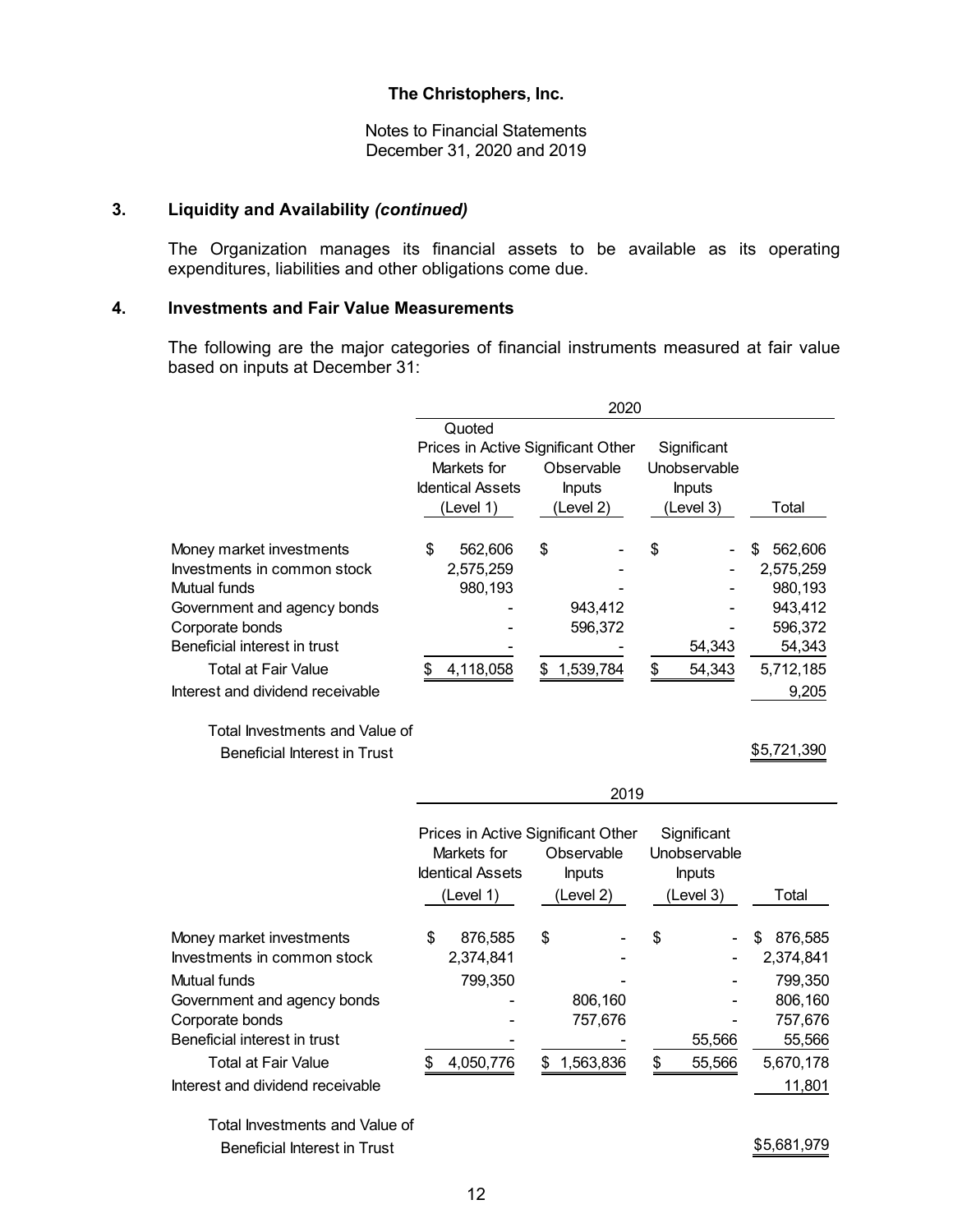Notes to Financial Statements December 31, 2020 and 2019

#### **4. Investments and Fair Value Measurements** *(continued)*

The following table summarizes the investment return for the years ended December 31:

|                                                                             | 2020                               | 2019                               |
|-----------------------------------------------------------------------------|------------------------------------|------------------------------------|
| Dividend and interest income<br>Realized and unrealized gain on investments | 116,404<br>S<br>549,971<br>666,375 | 142,664<br>S<br>626,708<br>769,372 |
| Investment fees                                                             | (50,640)                           | (48,525)                           |
|                                                                             | 615,735                            | 720,847                            |

# **5. Beneficial Interests in Trust**

The Christophers is a beneficiary of a charitable trust. The Christophers receives annual distributions which are included in income without donor restrictions. Future distributions from the trusts are subject to the Christophers continuing to exist and function. The trust was held and managed by independent corporate trustees. The remaining with donor restricted trust amounts are \$54,343 and \$55,566 at December 31, 2020 and 2019.

The trust assets are invested in marketable equity and debt securities. The following is a reconciliation of the beginning and ending balances of beneficial interests, for the years ending December 31:

|                                                           | 2020     | 2019    |
|-----------------------------------------------------------|----------|---------|
| Total beginning balance<br>Changes in beneficial interest | \$55,566 | 59,158  |
| included in change in net assets                          | (1,223)  | (3,592) |
| Total ending balance                                      | 54,343   | 55,566  |

The Christophers is a beneficiary of a beneficial interest in a trust which is a donorrestricted fund whose purpose is to provide long term support to the Christophers. In classifying such funds for financial statement purposes as net assets with or without donor restrictions, the Board looks to explicit directions of the donor where applicable and the applicable provisions the New York State Prudent Management of Institutional Funds Act ("NYPMIFA").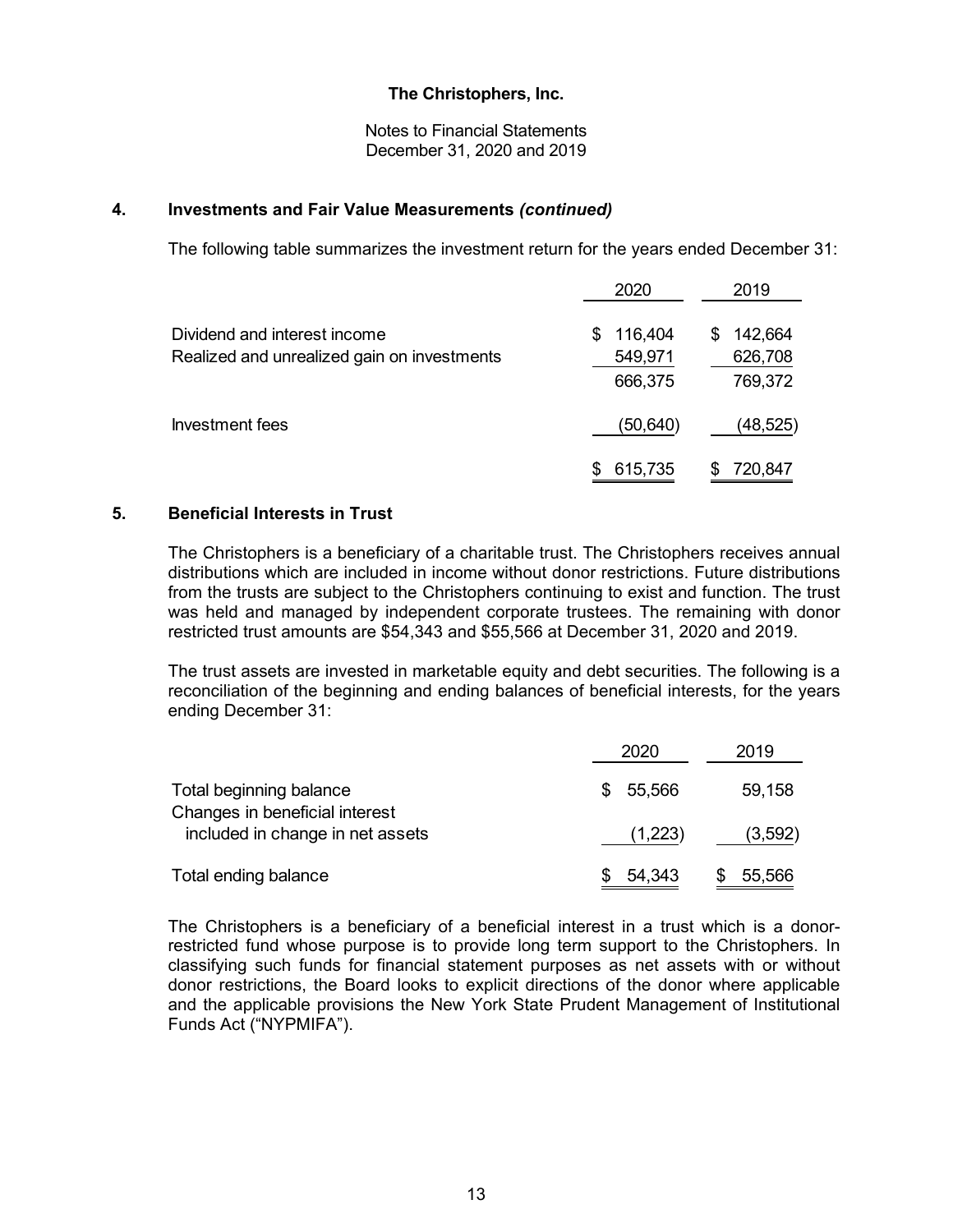Notes to Financial Statements December 31, 2020 and 2019

### **6. Property and Equipment**

Property and equipment consist of the following at December 31:

|                                     | 2020                               | 2019                              | Useful Life               |
|-------------------------------------|------------------------------------|-----------------------------------|---------------------------|
| Leasehold improvements<br>Equipment | 37,580<br>\$<br>115,258<br>152,838 | 37,580<br>S<br>115,258<br>152,838 | 10 years<br>$3 - 7$ years |
| Accumulated depreciation            | (146,575)                          | (142,817)                         |                           |
|                                     | 6,263<br>S                         | 10,021                            |                           |

# **7. Paycheck Protection Program Loan Forgiveness**

On May 4, 2020 the Organization received loan proceeds in the amount of \$139,347 under the Paycheck Protection Program ("PPP"). The PPP was established as part of the Coronavirus Aid, Relief and Economic Security Act (the "CARES Act"). The PPP provides for loans to qualifying entities for amounts up to 2.5 times their 2019 average monthly payroll expense of the qualifying entity. All or a portion of the PPP loan principal and accrued in interest is forgivable, provided the borrower uses the loan proceeds for eligible purposes, as described in the CARES Act as amended, over a period between eight to twenty-four weeks (the "Covered Period").

The Organization has elected to report the PPP loan proceeds as a conditional grant under requirements contained in ASU 2018-08, "Clarifying the Scope and Accounting Guidance for Contributions Received and Contributions Made." Accordingly, the Organization recognized income as the conditions in the PPP loan are met. For the year ended December, 31 2020, the Organization recognized the PPP loan proceeds of \$139,347 as grant from government agency in the 2020 statement of activities. In 2021 the Organization was notified that the PPP loan has been forgiven.

#### **8. Pension Plans**

The Christophers participates in the Archdiocesan Pension Plan (the "Plan"), which is a multiemployer Church Plan under section 401(a) of the Internal Revenue Code. All eligible employees who meet the age and years of service requirements are noncontributory participants in the Plan. The Plan uses the aggregate cost method with an assumed rate of return of 7.25% and a salary scale assumption of 5% per annum. The contributions of all participating employers are pooled and held by the trustee for the purpose of providing retirement and other benefits for employees of all participating employers. As a result, liabilities and contribution requirements are not calculated on an employer-by-employer basis, but rather in the aggregate. The contribution is then allocated by employer based on a percentages of covered compensation.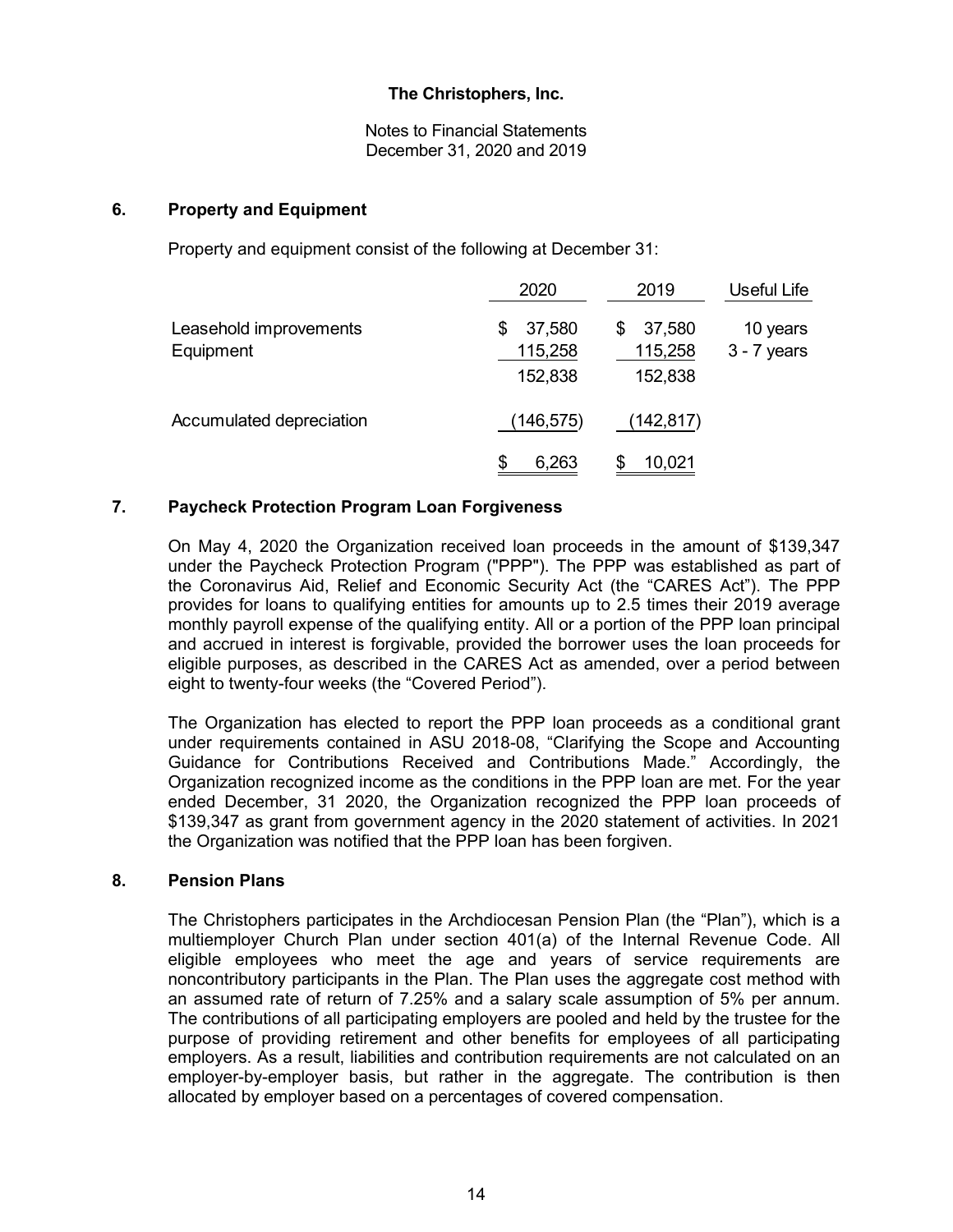Notes to Financial Statements December 31, 2020 and 2019

#### **8. Pension Plans** *(continued)*

As of January 1, 2020, the present value of accrued benefits was \$1,657,633,422 as compared to the market value of assets of \$1,245,338,709. The Plan's actual funded status at December 31, 2020 has not yet been determined. Pension cost was \$69,643 and \$70,797 for the years ended December 31, 2020 and 2019.

#### **9. Commitments and Contingencies**

The Christophers is obligated under an operating lease which includes escalations for its executive and administrative offices. In December 2019, the Christophers amended the lease agreement to extend the lease through April 30, 2025.

Minimum future obligations under the lease are as follows:

| 2021 | 195,931   |
|------|-----------|
| 2022 | 186,382   |
| 2023 | 190,954   |
| 2024 | 195,653   |
| 2025 | 66,827    |
|      | \$835,747 |

Rent expense, net of deferred rent, amounted to \$168,344 and \$96,402 for the years ended December 31, 2020 and 2019.

### **10. Related Party Transactions**

The Christophers incurred legal fees and related disbursements of approximately \$69,000 and \$105,000 in 2020 and 2019, for services rendered by a firm in which one member is a board member and officer of the Christophers. The Christophers incurred \$17,500 and \$10,900 in 2020 and 2019, for consulting services from a board member. One employee is a board member, who received a salary compensation of \$120,327 in both 2020 and 2019.

#### **11. Risks and Uncertainties**

The Christophers operations have been affected by the ongoing outbreak of the coronavirus disease (COVID-19). The United States has significant governmental measures being implemented to control the spread of COVID-19, including temporary closures of businesses, severe restrictions on travel and the movement of people and other material limitations on the conduct of business.